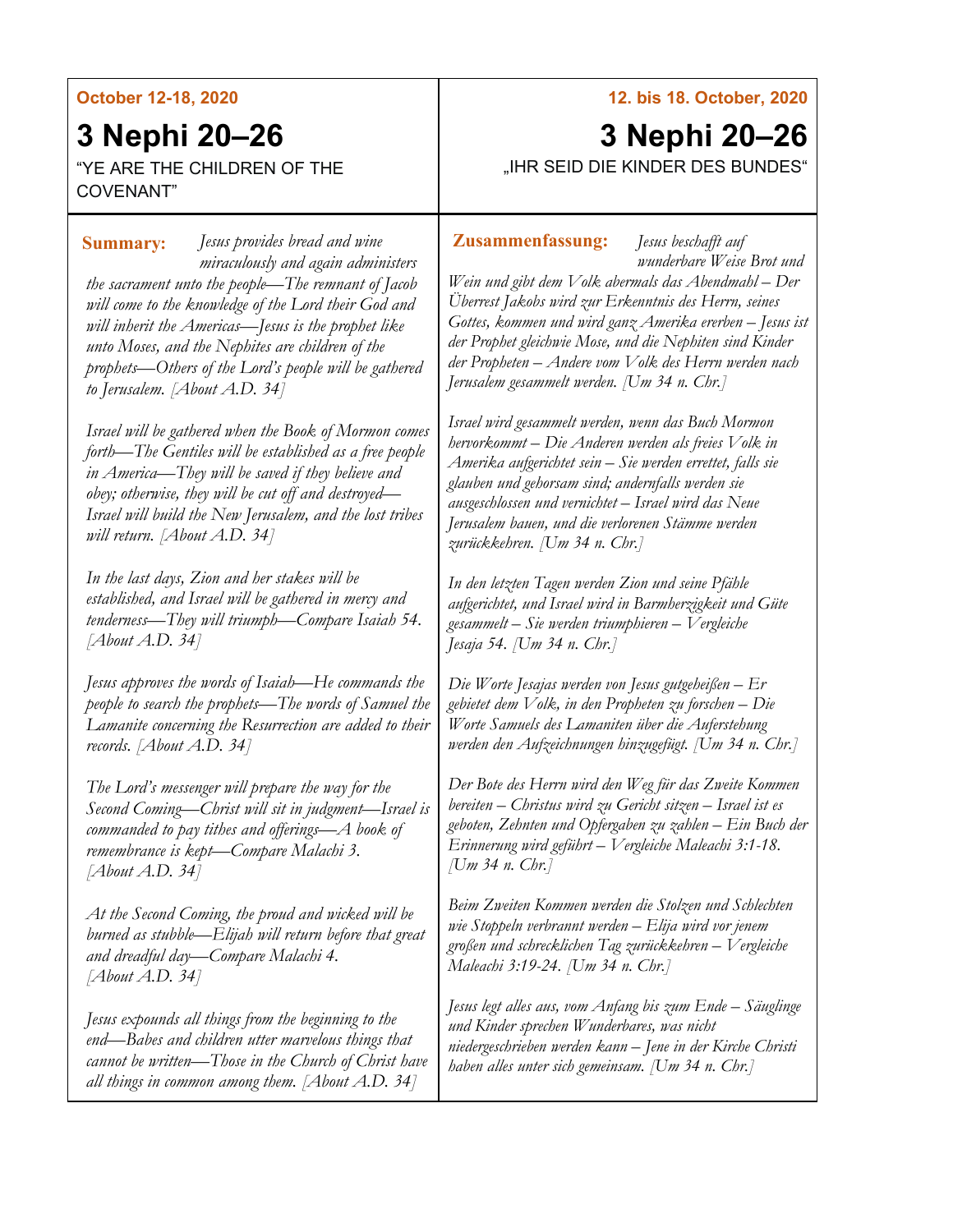| <b>Supplemental</b><br><b>Jewish and</b><br><b>Holy Land</b><br><b>Insights</b> | What does "leading the<br>sheep" mean?<br>An explanation of sheep<br>and shepherding in Israel<br>can help us understand | <b>Ergänzende</b><br><b>Jüdische und</b><br><b>Heilige Land</b><br><b>Einsichte</b> | <b>Was bedeu</b><br>führen"?<br>Eine Erklärt<br>und Hirten i<br>uns helfen, |
|---------------------------------------------------------------------------------|--------------------------------------------------------------------------------------------------------------------------|-------------------------------------------------------------------------------------|-----------------------------------------------------------------------------|
| the imagery in these chapters of the Book of                                    |                                                                                                                          | diesen Kapiteln des Buches Mo<br>verstehen. In Israel, auf dem B                    |                                                                             |
| Mormon. In Israel, on the Mount of                                              |                                                                                                                          | Seligpreisungen, war früher eir                                                     |                                                                             |
| Beatitudes, used to be a farmhouse with                                         |                                                                                                                          | mit mehr als hundert Schafen.                                                       |                                                                             |
| more than a hundred sheep. A boy                                                |                                                                                                                          | führte sie jeden Morgen hinaus                                                      |                                                                             |
| shepherd would lead them out every                                              |                                                                                                                          | am späten Nachmittag zurück.                                                        |                                                                             |
| morning and returned them in the late                                           |                                                                                                                          | Schafe sind typisch für dieses                                                      |                                                                             |
| afternoon. Leading sheep is typical in this                                     |                                                                                                                          | Normalerweise gibt es ungefäh                                                       |                                                                             |
| country. Usually there are about a dozen                                        |                                                                                                                          | Leitschafe, ältere aus der Herd<br>Jahres. Der Hirte hat sie norma                  |                                                                             |
| leader sheen, older ones from last vear's                                       |                                                                                                                          |                                                                                     |                                                                             |

leader sheep, older ones from last year's flock. The shepherd usually has them marked with bells around their necks. It is common to hear the boy talk to his sheep. He calls them when it is time to move on, and that's when the lead sheep immediately respond, ringing their bells as they run toward their shepherd. The ringing noise alerts the other sheep, and then like a wave they begin to follow the others.

#### **How does speaking to the sheep really work?**

Additionally, I have noticed how the shepherds in Israel develop a language for their sheep. The grunts, whistles and sounds are recognized by the flock. I have also seen two shepherds meet on the hillsides as they lead their sheep. The shepherds stop, chat and typically make a small fire and prepare a hot drink. In the meantime their sheep begin to mingle. You could imagine the ownership confusion that might follow. Yet, when one shepherd departs, he simply begins talking and making his "sounds," his sheep follow him. "For he is our God; and we are the people of his pasture, and the sheep of his hand. Today if ye will hear his voice . . ." **(Psalms 95:7)** "And when he putteth forth his own sheep, he goeth before them, and the sheep follow him: for they know his voice." **(John 10:4)** "And now I say unto you that the good shepherd doth call after you; and if you will hearken unto his voice he will bring you into his fold, and ye are his sheep; and he commandeth you that ye suffer no ravenous wolf to enter among you, that ye may not be destroyed." **(Alma 5:60)**

**tet "die Schafe** ung der Schafe n Israel kann die Bilder in

ormon zu erg der า Bauernhaus Ein Hirtenjunge und brachte sie Führende Land. ır ein Dutzend le des letzten alerweise mit Glocken um den Hals markiert. Es ist üblich, den Jungen mit seinen Schafen sprechen zu hören. Er ruft sie an, wenn es Zeit ist, weiterzumachen, und dann reagieren die Hauptschafe sofort und läuten ihre Glocken, während sie zu ihrem Hirten rennen. Das Klingeln alarmiert die anderen Schafe und dann folgen sie wie eine Welle den anderen.

#### **Wie funktioniert es wirklich, mit den Schafen zu sprechen?**

Außerdem ist mir aufgefallen, wie die Hirten in Israel eine Sprache für ihre Schafe entwickeln. Das Grunzen, Pfeifen und Geräusch wird von der Herde erkannt. Ich habe auch zwei Hirten gesehen, die sich auf den Hügeln trafen, als sie ihre Schafe führten. Die Hirten halten an, unterhalten sich und machen normalerweise ein kleines Feuer und bereiten ein heißes Getränk zu. In der Zwischenzeit beginnen sich ihre Schafe zu vermischen. Sie können sich die daraus resultierende Verwirrung der Eigentümer vorstellen. Doch wenn ein Hirte abreist, beginnt er einfach zu reden und macht seine "Geräusche," seine Schafe folgen ihm. "Denn er ist unser Gott, wir sind das Volk seiner Weide, die Herde, von seiner Hand geführt. Würdet ihr doch heute auf seine Stimme hören!" (Psalmen 95: 7) "Wenn er alle seine Schafe hinausgetrieben hat, geht er ihnen voraus und die Schafe folgen ihm; denn sie kennen seine Stimme**." (Johannes 10: 4)** "Und nun sage ich euch: Der gute Hirte ruft nach euch; und wenn ihr auf seine Stimme hört, so wird er euch in seine Herde bringen, und ihr seid seine Schafe; und er gebietet euch, nicht zuzulassen, dass ein reißender Wolf unter euch einfällt, damit ihr nicht vernichtet werdet." **(Alma 5:60)**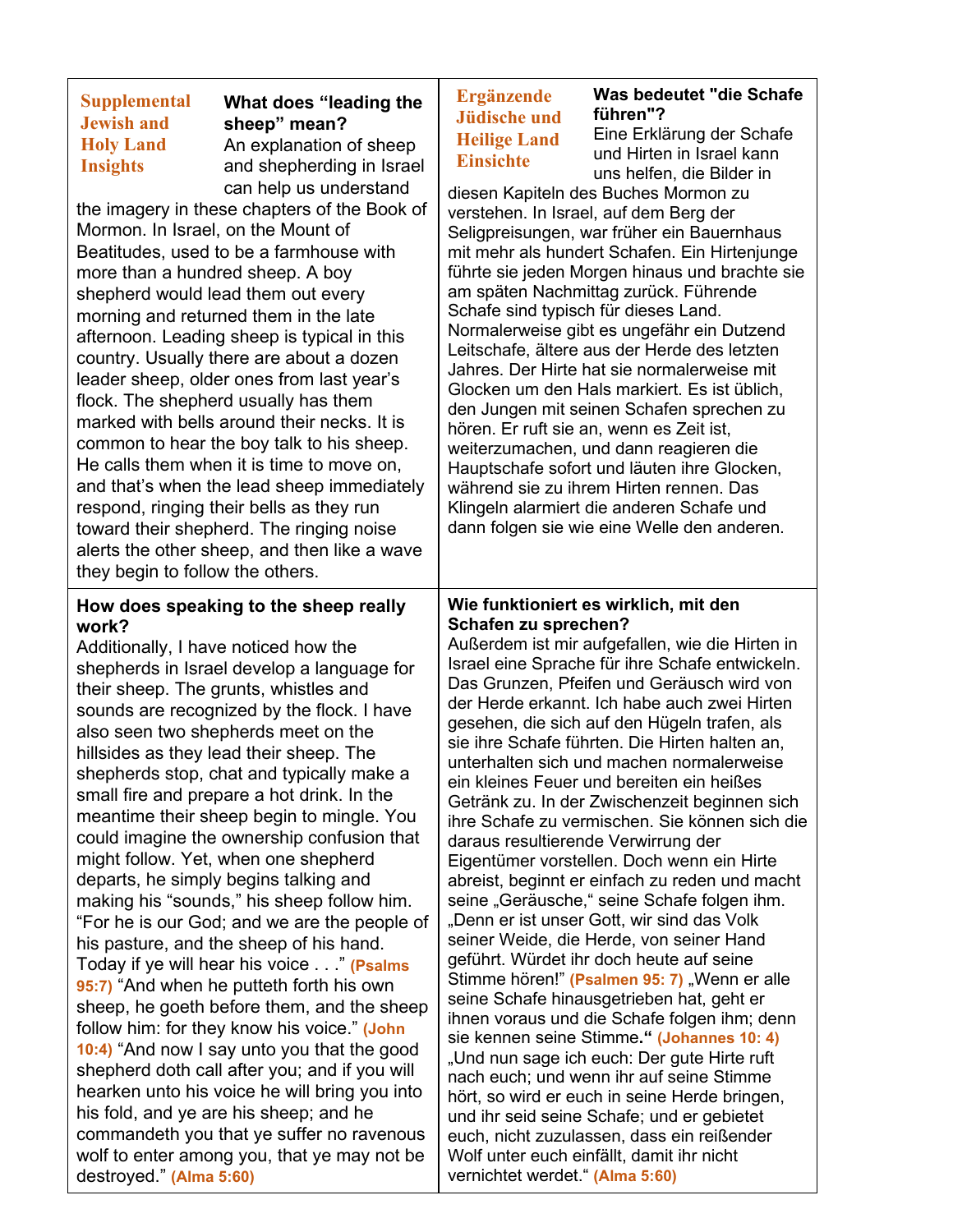| How can I recognize and choose the right<br>voice?<br>"How are we to know the voice of the Good<br>Shepherd from the voice of a stranger? Can<br>any person answer this question? I can. It is<br>very easy. To every philosopher upon the<br>earth, I say, your eye can be deceived, so<br>can mine; your ear can be deceived, so can<br>mine; the touch of your hand can be<br>deceived, so can mine; but the Spirit of God<br>filling the creature with revelation and the<br>light of eternity, cannot be mistaken--the<br>revelation which comes from God is never<br>mistaken. When an individual, filled with the<br>Spirit of God, declares the truth of heaven,<br>the sheep hear that, the Spirit of the Lord<br>pierces their inmost souls and sinks deep<br>into their hearts; by the testimony of the<br>Holy Ghost light springs up within them, and<br>they see and understand for themselves.<br>This is the way the Gospel should be<br>preached by every Elder in Israel"<br>(Discourses of Brigham Young, Pg.431)                                                                                                                                                                                                     | Wie kann ich die richtige Stimme erkennen<br>und auswählen?<br>"Woher sollen wir die Stimme des Guten Hirten<br>von der Stimme eines Fremden<br>unterscheiden? Kann jemand diese Frage<br>beantworten? Ich kann. Es ist sehr leicht. Zu<br>jedem Philosophen auf Erden, sage ich, kann<br>dein Auge getäuscht werden, meins auch; dein<br>Ohr kann getäuscht werden, meins auch; Die<br>Berührung deiner Hand kann getäuscht<br>werden, meine auch. Aber der Geist Gottes,<br>der die Kreatur mit Offenbarung und dem Licht<br>der Ewigkeit erfüllt, kann nicht verwechselt<br>werden - die Offenbarung, die von Gott kommt,<br>ist niemals falsch. Wenn ein Individuum, erfüllt<br>mit dem Geist Gottes, die Wahrheit des<br>Himmels verkündet, hören die Schafe, dass<br>der Geist des Herrn ihre innersten Seelen<br>durchbohrt und tief in ihre Herzen versinkt;<br>Durch das Zeugnis des Heiligen Geistes<br>springt Licht in ihnen auf und sie sehen und<br>verstehen für sich. Auf diese Weise sollte das<br>Evangelium von jedem Ältesten in Israel<br>gepredigt werden. " (Diskurse von Brigham<br><b>Young, S. 431)</b>                                                                                                                                                                                                                                                                                                |
|------------------------------------------------------------------------------------------------------------------------------------------------------------------------------------------------------------------------------------------------------------------------------------------------------------------------------------------------------------------------------------------------------------------------------------------------------------------------------------------------------------------------------------------------------------------------------------------------------------------------------------------------------------------------------------------------------------------------------------------------------------------------------------------------------------------------------------------------------------------------------------------------------------------------------------------------------------------------------------------------------------------------------------------------------------------------------------------------------------------------------------------------------------------------------------------------------------------------------------------|----------------------------------------------------------------------------------------------------------------------------------------------------------------------------------------------------------------------------------------------------------------------------------------------------------------------------------------------------------------------------------------------------------------------------------------------------------------------------------------------------------------------------------------------------------------------------------------------------------------------------------------------------------------------------------------------------------------------------------------------------------------------------------------------------------------------------------------------------------------------------------------------------------------------------------------------------------------------------------------------------------------------------------------------------------------------------------------------------------------------------------------------------------------------------------------------------------------------------------------------------------------------------------------------------------------------------------------------------------------------------------------------------------------------------------|
| What is my preference, being driven or<br>being led?<br>One of my guests, Lorin Moench, a sheep<br>rancher, while visiting Israel pointed out<br>the significant difference between<br>shepherds and sheep herders. Sheep<br>herding is usually driving the flock. But, in<br>Israel, the shepherd leads the flock.<br>Leading the gathering of Israel is the tribe<br>of Joseph. Anciently, Joseph, the son of<br>Israel, was to lead Israel spiritually as the<br>birthright son. Instead, he was sold as a<br>slave, yet he became a servant that<br>saved. He saved the people of Egypt<br>(Gentiles) and he saved his family<br>(Israelites). In modern times, the keys of<br>the gathering and leading of Israel were<br>given to Joseph Smith. He is a<br>descendant of ancient Joseph. His role is<br>summarized in the parable in Doctrine and<br>Covenants 101:44-62. After the destruction<br>of the twelve olive trees and the<br>scattering of the watchmen, the lord<br>instructed a gathering. "And the lord of<br>the vineyard said unto one of his<br>servants: Go and gather together the<br>residue of my servants, and take all the<br>strength of mine house, which are my<br>warriors, my young men, and they that | Was ist meine Präferenz, gefahren zu<br>werden oder geführt zu werden?<br>Einer meiner Gäste, Lorin Moench, ein<br>Schafzüchter, wies bei einem Besuch in Israel<br>auf den signifikanten Unterschied zwischen<br>Hirten und Schafhirten hin. Schafzucht treibt<br>normalerweise die Herde an. Aber in Israel<br>führt der Hirte die Herde. An der Spitze der<br>Versammlung Israels steht der Stamm Joseph.<br>Im Altertum sollte Joseph, der Sohn Israels,<br>Israel geistlich als Sohn des Erstgeburtsrechts<br>führen. Stattdessen wurde er als Sklave<br>verkauft, aber er wurde ein Diener, der rettete.<br>Er rettete das ägyptische Volk (Heiden) und<br>seine Familie (Israeliten). In der Neuzeit<br>wurden Joseph Smith die Schlüssel für die<br>Versammlung und Führung Israels gegeben.<br>Er ist ein Nachkomme des alten Joseph. Seine<br>Rolle ist im Gleichnis in Lehre und Bündnisse<br>101: 44-62 zusammengefasst. Nach der<br>Zerstörung der zwölf Olivenbäume und der<br>Zerstreuung der Wächter wies der Herr eine<br>Versammlung an. "Und der Herr des<br>Weingartens sprach zu einem seiner Diener:<br>Gehe hin und hole meine übrigen Diener<br>zusammen, und nimm die ganze Stärke<br>meines Hauses, nämlich meine Krieger, meine<br>Jünglinge und auch die von mittlerem Alter<br>unter all meinen Dienern, die die Stärke<br>meines Hauses sind, ausgenommen nur<br>diejenigen, die ich bestimmt habe |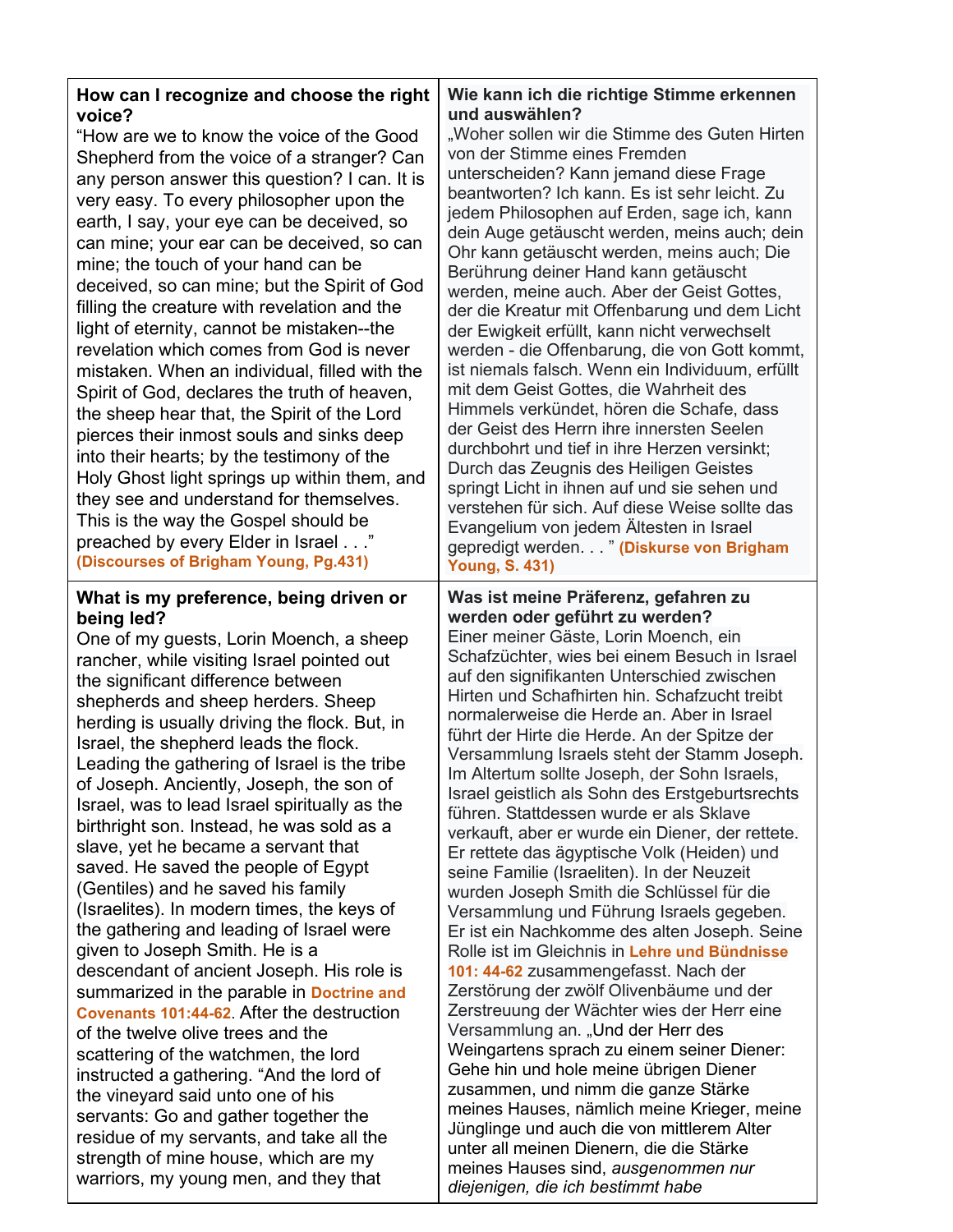| are of middle age also among all my<br>servants, who are the strength of mine<br>house, save those only whom I have<br>appointed to tarry" (D&C 101:55)<br>(Italics added)                                                                                                                                                                                                                                                                                                                                                                                                                                                                                                                                                                                                                                                                                                                                                                                                                                                                                                                                                                                                                                                                                                                                                                                                                                                                                                                                                                                                                                                                                  | dazubleiben;" (LuB 101: 55) (Kursivschrift<br>hinzugefügt)                                                                                                                                                                                                                                                                                                                                                                                                                                                                                                                                                                                                                                                                                                                                                                                                                                                                                                                                                                                                                                                                                                                                                                                                                                                                                                                                                                                                                                                                                                                                                                                                                                                                                                                 |
|-------------------------------------------------------------------------------------------------------------------------------------------------------------------------------------------------------------------------------------------------------------------------------------------------------------------------------------------------------------------------------------------------------------------------------------------------------------------------------------------------------------------------------------------------------------------------------------------------------------------------------------------------------------------------------------------------------------------------------------------------------------------------------------------------------------------------------------------------------------------------------------------------------------------------------------------------------------------------------------------------------------------------------------------------------------------------------------------------------------------------------------------------------------------------------------------------------------------------------------------------------------------------------------------------------------------------------------------------------------------------------------------------------------------------------------------------------------------------------------------------------------------------------------------------------------------------------------------------------------------------------------------------------------|----------------------------------------------------------------------------------------------------------------------------------------------------------------------------------------------------------------------------------------------------------------------------------------------------------------------------------------------------------------------------------------------------------------------------------------------------------------------------------------------------------------------------------------------------------------------------------------------------------------------------------------------------------------------------------------------------------------------------------------------------------------------------------------------------------------------------------------------------------------------------------------------------------------------------------------------------------------------------------------------------------------------------------------------------------------------------------------------------------------------------------------------------------------------------------------------------------------------------------------------------------------------------------------------------------------------------------------------------------------------------------------------------------------------------------------------------------------------------------------------------------------------------------------------------------------------------------------------------------------------------------------------------------------------------------------------------------------------------------------------------------------------------|
| How is "gathering" more preferable than<br>"missionizing?"<br>The verse can be viewed as an instruction<br>of "gathering" activity by the young, the<br>middle aged and the strength of older ones.<br>In modern times, it includes Elders, Sisters,<br>middle aged and older couples, ("every<br>member a missionary"). The exception is<br>that some, for the time being, are told not to<br>do mission work – like in Israel. In the end,<br>the Lord would gather those that we have<br>not been able to find. ". that by and by I<br>may come with the residue of mine house<br>and possess the land." (D&C 101:58) The<br>imagery used in this parallel is still visible on<br>the hillsides of Israel to this day. The<br>unfinished watch towers, the hedges<br>(terraces) and the olive trees are constant<br>reminders of the Lord working to gather us<br>home. The leadership of this gathering was<br>always Joseph. In a parable with almost the<br>same imagery, Jesus told the self-appointed<br>leaders, the Pharisees, that the kingdom<br>would be taken from them (Judah) and<br>given to another (Joseph). "Therefore say I<br>unto you, The kingdom of God shall be<br>taken from you, and given to a nation<br>bringing forth the fruits thereof. And<br>whosoever shall fall on this stone shall be<br>broken: but on whomsoever it shall fall, it will<br>grind him to powder. And when the chief<br>priests and Pharisees had heard his<br>parables, they perceived that he spake of<br>them. But when they sought to lay hands on<br>him, they feared the multitude, because they<br>took him for a prophet." (Matthew 21:43-46) | Wie ist "Sammeln" vorzuziehen als<br>"Missionieren"?<br>Der Vers kann als Anweisung zum "Sammeln"<br>von Aktivitäten durch junge, mittlere und ältere<br>Menschen angesehen werden. In der Neuzeit<br>gehören dazu Älteste, Schwestern, Paare<br>mittleren Alters und ältere Paare ("jedes<br>Mitglied ist Missionar"). Die Ausnahme ist, dass<br>einige vorerst angewiesen werden, keine<br>Missionsarbeit zu leisten - wie in Israel. Am<br>Ende würde der Herr diejenigen sammeln, die<br>wir nicht finden konnten. "Und insoweit sie sich<br>gegen euch sammeln, verschafft mir Recht<br>gegen meine Feinde, damit ich bald mit<br>meinem übrigen Haus kommen und das Land<br>besitzen kann." (LuB 101: 58) Die in dieser<br>Parallele verwendeten Bilder sind bis heute auf<br>den Hügeln Israels sichtbar. Die unvollendeten<br>Wachtürme, die Hecken (Terrassen) und die<br>Olivenbäume erinnern ständig an den Herrn,<br>der daran arbeitet, uns nach Hause zu bringen.<br>Die Leitung dieser Versammlung war immer<br>Joseph. In einem Gleichnis mit fast denselben<br>Bildern sagte Jesus den selbsternannten<br>Führern, den Pharisäern, dass das Königreich<br>von ihnen (Juda) genommen und einem<br>anderen (Joseph) gegeben werden würde.<br>"Darum sage ich euch: Das Reich Gottes wird<br>euch weggenommen und einem Volk gegeben<br>werden, das die Früchte des Reiches Gottes<br>bringt. Und wer auf diesen Stein fällt, wird<br>zerschellen; auf wen der Stein aber fällt, den<br>wird er zermalmen. Als die Hohepriester und<br>die Pharisäer seine Gleichnisse hörten,<br>merkten sie, dass er von ihnen sprach. Sie<br>suchten ihn zu ergreifen; aber sie fürchteten<br>die Menge, weil sie ihn für einen Propheten<br>hielt." (Matthäus 21: 43-46) |
| How do we know that the Camp of Israel<br>was a temple?<br>Carrying on the theme of the "Cities of the<br>Lord," let us reflect that the original temple<br>was the camp of Israel. The stakes and<br>curtains or banners identified the various<br>tribes' habitation. The eleven tribes<br>surrounded the tribe of Levi who, in turn,<br>surrounded the Lord's habitation. In addition<br>to the stakes identifying each tribal area, the<br>stakes around the tabernacle had curtains                                                                                                                                                                                                                                                                                                                                                                                                                                                                                                                                                                                                                                                                                                                                                                                                                                                                                                                                                                                                                                                                                                                                                                    | Woher wissen wir, dass das Lager Israel ein<br>Tempel war?<br>Lassen Sie uns unter Berücksichtigung des<br>Themas "Städte des Herrn" darüber<br>nachdenken, dass der ursprüngliche Tempel<br>das Lager Israel war. Die Pfähle und Vorhänge<br>oder Banner identifizierten die Behausung der<br>verschiedenen Stämme. Die elf Stämme<br>umgaben den Stamm Levi, der wiederum die<br>Wohnung des Herrn umgab. Zusätzlich zu den<br>Pfählen, die jedes Stammesgebiet                                                                                                                                                                                                                                                                                                                                                                                                                                                                                                                                                                                                                                                                                                                                                                                                                                                                                                                                                                                                                                                                                                                                                                                                                                                                                                          |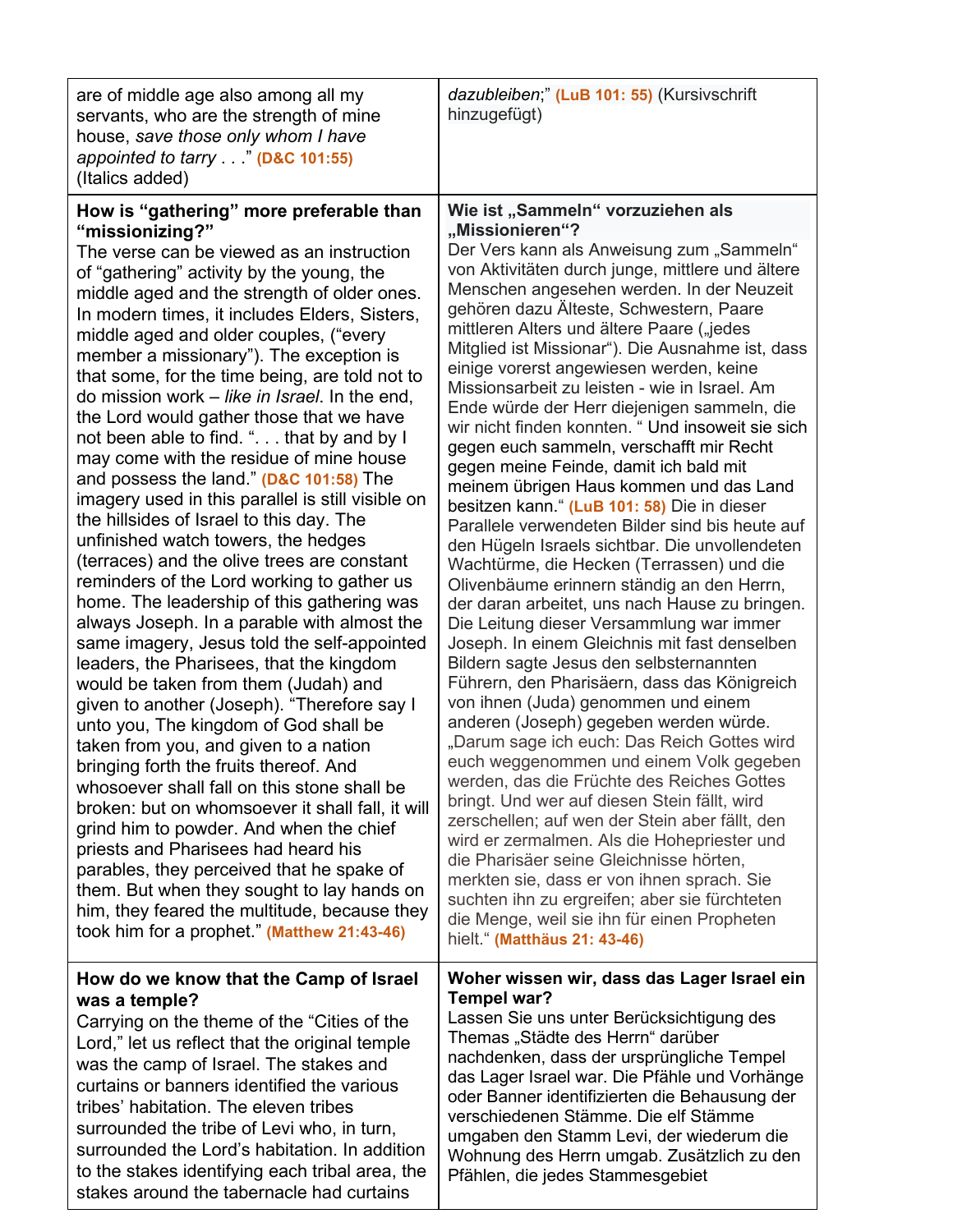| creating a presence of sacred privacy, a<br>habitation for the Lord. "Look upon Zion, the<br>city of our solemnities: thine eyes shall see<br>Jerusalem a quiet habitation, a tabernacle<br>that shall not be taken down; not one of the<br>stakes thereof shall ever be removed,<br>neither shall any of the cords thereof be<br>broken." (Isaiah 33:20)                                                                                                                                                                                                                                                                                                                                                                                                                                                                                                                                                                                                                                                                                                                                                                                                                                                                                                                                                                                                                                                                                                                                               | identifizierten, hatten die Pfähle um die<br>Stiftshütte Vorhänge, die eine Präsenz heiliger<br>Privatsphäre schufen, eine Behausung für den<br>Herrn. "Schau auf Zion, die Stätte unserer<br>Feste! / Deine Augen werden Jerusalem<br>sehen, die sorgenfreie Aue, / das Zelt, das man<br>nicht abbricht, dessen Pflöcke man niemals<br>mehr verrückt, / dessen Stricke nicht zerrissen<br>werden." (Jesaja 33:20)                                                                                                                                                                                                                                                                                                                                                                                                                                                                                                                                                                                                                                                                                                                                                                                                                                                                                                                                                                                                                            |
|---------------------------------------------------------------------------------------------------------------------------------------------------------------------------------------------------------------------------------------------------------------------------------------------------------------------------------------------------------------------------------------------------------------------------------------------------------------------------------------------------------------------------------------------------------------------------------------------------------------------------------------------------------------------------------------------------------------------------------------------------------------------------------------------------------------------------------------------------------------------------------------------------------------------------------------------------------------------------------------------------------------------------------------------------------------------------------------------------------------------------------------------------------------------------------------------------------------------------------------------------------------------------------------------------------------------------------------------------------------------------------------------------------------------------------------------------------------------------------------------------------|-----------------------------------------------------------------------------------------------------------------------------------------------------------------------------------------------------------------------------------------------------------------------------------------------------------------------------------------------------------------------------------------------------------------------------------------------------------------------------------------------------------------------------------------------------------------------------------------------------------------------------------------------------------------------------------------------------------------------------------------------------------------------------------------------------------------------------------------------------------------------------------------------------------------------------------------------------------------------------------------------------------------------------------------------------------------------------------------------------------------------------------------------------------------------------------------------------------------------------------------------------------------------------------------------------------------------------------------------------------------------------------------------------------------------------------------------|
| What happened to the Camp of Israel?<br>The sacredness and worthiness of the<br>Camp of Israel was compromised, and the<br>Lord's "presence" was taken to a special site<br>of Shiloh which is less than 30-miles north of<br>Salem. The Prophet Joshua redistributed<br>the "Camp of Israel" by making Shiloh the<br>House of the Lord and giving land<br>assignments to the tribes of Israel for their<br>personal houses. "And the whole<br>congregation of the children of Israel<br>assembled together at Shiloh and set up the<br>tabernacle of the congregation there. And<br>the land was subdued before them." (Joshua<br>18:1) "And Joshua cast lots for them in<br>Shiloh before the LORD: and there Joshua<br>divided the land unto the children of Israel<br>according to their divisions." (Joshua 18:10)<br>"And they spake unto them at Shiloh in the<br>land of Canaan, saying, The LORD<br>commanded by the hand of Moses to give<br>us cities to dwell in, with the suburbs thereof<br>for our cattle." (Joshua 21:2) Later, when the<br>Jebusite city of Salem came into the hands<br>of King David, it became the City of David,<br>Jerusalem. He purchased the threshing floor<br>of a Jebusite for the future "House of the<br>Lord." "And Araunah said, Wherefore is my<br>lord the king come to his servant? And<br>David said, To buy the threshing floor of<br>thee, to build an altar unto the LORD, that<br>the plague may be stayed from the people."<br>(2 Samuel 24:21) | Was ist mit dem Lager Israel passiert?<br>Die Heiligkeit und Würdigkeit des Lagers<br>Israel wurde beeinträchtigt und die<br>"Gegenwart" des Herrn wurde zu einer<br>besonderen Stätte von Shiloh gebracht, die<br>mehr als 48 Kilometer nördlich von Salem<br>liegt. Der Prophet Josua verteilte das "Lager<br>Israel" neu, indem er Silo zum Haus des<br>Herrn machte und den Stämmen Israels<br>Landzuteilungen für ihre persönlichen<br>Häuser gab. "Die ganze Gemeinde der<br>Israeliten versammelte sich in Schilo. Dort<br>schlugen sie das Offenbarungszelt auf; das<br>ganze Land lag unterworfen vor ihnen."<br>(Josua 18: 1) "Und Josua warf in Schilo vor<br>den Augen des HERRN das Los für die<br>Israeliten. So verteilte Josua das Land an<br>sie, entsprechend ihren Abteilungen. " (Josua<br>18:10) "Und sagten zu ihnen in Schilo, im<br>Lande Kanaan: Der HERR hat durch Mose<br>befohlen, uns Städte zum Wohnen und ihre<br>Weideflächen für unser Vieh zu geben."<br>(Josua 21: 2) Später, als die jebusitische Stadt<br>Salem in die Hände von König David kam,<br>wurde sie die Stadt Davids in Jerusalem. Er<br>kaufte die Tenne eines Jebusiten für das<br>zukünftige "Haus des Herrn". "Und sagte:<br>Warum kommt mein Herr, der König, zu<br>seinem Knecht? David antwortete: Um von<br>dir die Tenne zu kaufen und dem HERRN<br>einen Altar zu errichten, damit die Plage im<br>Volk aufhört." (2. Samuel 24:21) |
| How did buildings become the "House of<br>the Lord?"<br>Later, through the modern-day restoration of<br>the gospel, buildings were erected as<br>Houses of the Lord. 'The Prophet Joseph<br>Smith, and my father, Hyrum Smith,<br>Brigham Young, John Taylor, Wilford<br>Woodruff, and other choice spirits who were<br>reserved to come forth in the fulness of                                                                                                                                                                                                                                                                                                                                                                                                                                                                                                                                                                                                                                                                                                                                                                                                                                                                                                                                                                                                                                                                                                                                        | Wie wurden Gebäude zum "Haus des<br>Herrn"?<br>Später, durch die heutige Wiederherstellung<br>des Evangeliums, wurden Gebäude als Häuser<br>des Herrn errichtet. Der Prophet Joseph Smith<br>und mein Vater, Hyrum Smith, Brigham Young,<br>John Taylor, Wilford Woodruff und andere<br>auserlesene Geister, die reserviert waren, in<br>der Fülle der Zeiten hervorzukommen, um an<br>der Grundsteinlegung des großen Letzten                                                                                                                                                                                                                                                                                                                                                                                                                                                                                                                                                                                                                                                                                                                                                                                                                                                                                                                                                                                                                |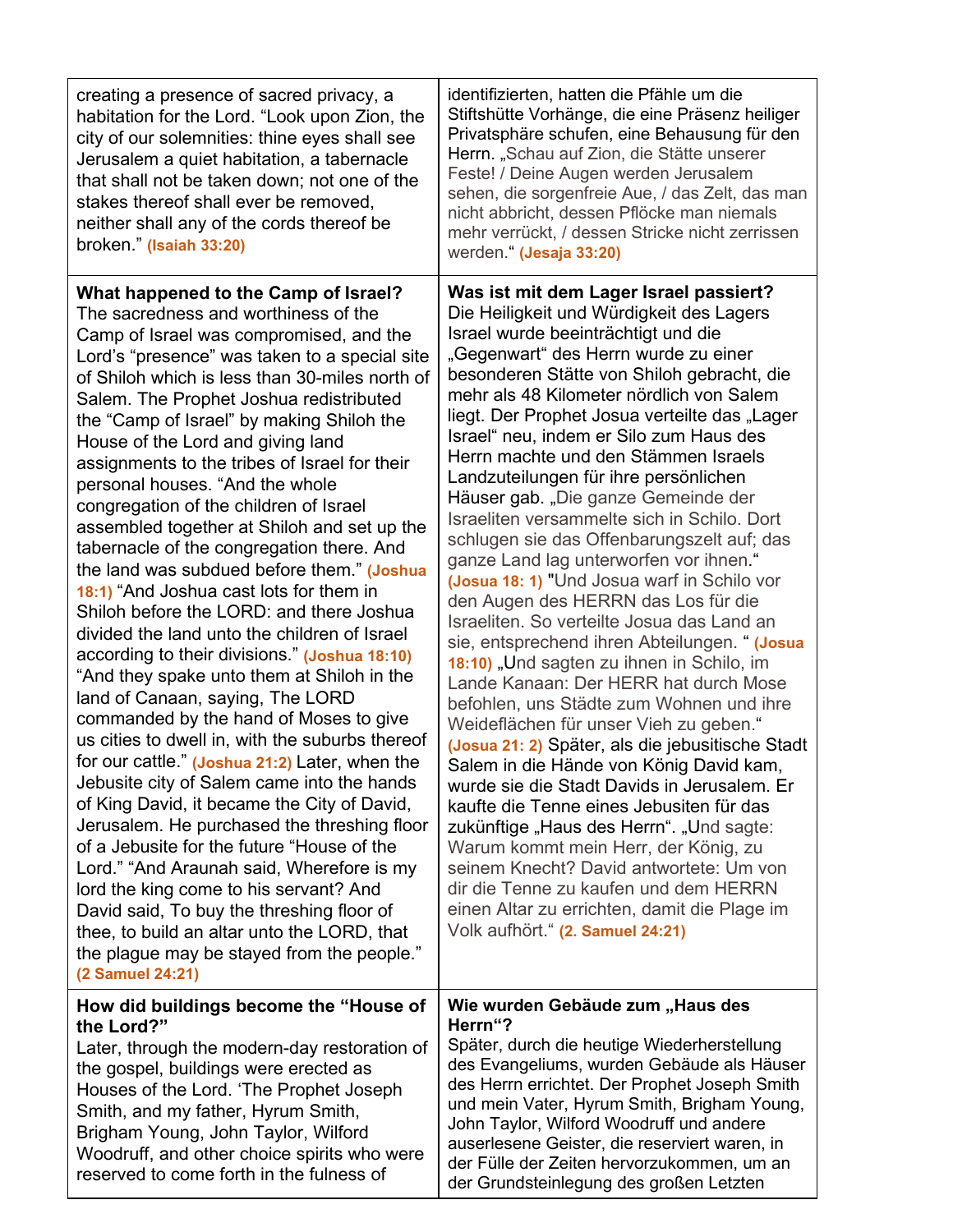| times to take part in laying the foundations<br>of the great latter-day work, Including the<br>building of the temples and the performance<br>of ordinances therein for the redemption of<br>the dead, were also in the spirit world."<br>(D&C 138:53-54)                                                                                                                                                                                                                                                                                                                                                                                                                                                                                                                                                                                                                                                                                                                                                                                                                                                                                                                                                                                                         | Tages teilzunehmen Die Arbeit, einschließlich<br>des Baus der Tempel und der Erfüllung der<br>darin enthaltenen Verordnungen zur Erlösung<br>der Toten, war auch in der Geisterwelt."<br>(LuB 138: 53-54)                                                                                                                                                                                                                                                                                                                                                                                                                                                                                                                                                                                                                                                                                                                                                                                                                                                                                                                                                                                                                                                                                                                                                                                                                                                                                 |
|-------------------------------------------------------------------------------------------------------------------------------------------------------------------------------------------------------------------------------------------------------------------------------------------------------------------------------------------------------------------------------------------------------------------------------------------------------------------------------------------------------------------------------------------------------------------------------------------------------------------------------------------------------------------------------------------------------------------------------------------------------------------------------------------------------------------------------------------------------------------------------------------------------------------------------------------------------------------------------------------------------------------------------------------------------------------------------------------------------------------------------------------------------------------------------------------------------------------------------------------------------------------|-------------------------------------------------------------------------------------------------------------------------------------------------------------------------------------------------------------------------------------------------------------------------------------------------------------------------------------------------------------------------------------------------------------------------------------------------------------------------------------------------------------------------------------------------------------------------------------------------------------------------------------------------------------------------------------------------------------------------------------------------------------------------------------------------------------------------------------------------------------------------------------------------------------------------------------------------------------------------------------------------------------------------------------------------------------------------------------------------------------------------------------------------------------------------------------------------------------------------------------------------------------------------------------------------------------------------------------------------------------------------------------------------------------------------------------------------------------------------------------------|
| How will the "House of the Lord" become<br>"City of the Lord?"<br>As mentioned above, in the future, the<br>temple-work will return to the Stakes of Zion,<br>and, in fact, some cities will become<br>temples. So, in addition to the title "House of<br>the Lord," it will become "City of the Lord."<br>"And he spake also concerning the house of<br>Israel, and the Jerusalem from whence Lehi<br>should come—after it should be destroyed it<br>should be built up again, a holy city unto the<br>Lord" (Ether 13:5)                                                                                                                                                                                                                                                                                                                                                                                                                                                                                                                                                                                                                                                                                                                                        | Wie wird das "Haus des Herrn" zur "Stadt<br>des Herrn"?<br>Wie oben erwähnt, wird die Tempelarbeit in<br>Zukunft zu den Pfählen von Zion zurückkehren,<br>und tatsächlich werden einige Städte zu<br>Tempeln. Zusätzlich zum Titel "Haus des<br>Herrn" wird es also "Stadt des Herrn". "Und er<br>sprach auch vom Haus Israel und von dem<br>Jerusalem, von woher Lehi kommen werde -<br>nachdem es zerstört worden sei, würde es<br>wieder aufgebaut werden, eine heilige Stadt für<br>den Herrn" (Ether 13: 5)                                                                                                                                                                                                                                                                                                                                                                                                                                                                                                                                                                                                                                                                                                                                                                                                                                                                                                                                                                          |
| Who prays daily for the rebuilding of the<br>Temple?<br>In year 70 A.D. when Titus destroyed<br>Jerusalem, the Jews lost their temple and<br>the city of Jerusalem. Ever since, religious<br>Jews have prayed three times daily at each<br>meal and at every burial for the rebuilding of<br>the temple. That tradition continues into<br>modern times. I have found three Jewish<br>trends of thought about this. First, there are<br>some who think the temple will come from<br>heaven as the Messiah manifests himself.<br>The second is a foreboding thought that few<br>Jews espouse, of destroying the present<br>Moslem shrine, the Dome of the Rock, and<br>the nearby AI Aksa mosque and build the<br>temple as last remembered, on more than<br>thirty-acres. The third has some truthful<br>possibilities, more recently espoused by the<br>late Rabbi Abraham HaKohen Kook, as he<br>referred to a tradition of rebuilding the<br>temple. When asked if the Temple could be<br>built soon, he deferred to a "latter-day<br>Joseph" and purportedly, quoted the twelfth<br>century Rabbi Moses Maimonides, who said<br>about a latter-day Joseph, ". to him will<br>be given the keys of the gathering of Israel,<br>he will restore Temple worship." | Wer betet täglich für den Wiederaufbau des<br><b>Tempels?</b><br>Im Jahr 70 n. Chr., Als Titus Jerusalem<br>zerstörte, verloren die Juden ihren Tempel und<br>die Stadt Jerusalem. Seitdem haben religiöse<br>Juden dreimal täglich bei jeder Mahlzeit und<br>bei jeder Beerdigung für den Wiederaufbau des<br>Tempels gebetet. Diese Tradition setzt sich bis<br>in die Neuzeit fort. Ich habe drei jüdische<br>Gedankengänge darüber gefunden. Erstens<br>gibt es einige, die glauben, dass der Tempel<br>vom Himmel kommen wird, wenn sich der<br>Messias manifestiert. Der zweite ist ein<br>ahnungsvoller Gedanke, für den sich nur<br>wenige Juden einsetzen, um den heutigen<br>muslimischen Schrein, den Felsendom und die<br>nahe gelegene Al-Aksa-Moschee zu zerstören<br>und den Tempel, wie zuletzt in Erinnerung<br>gerufen, auf mehr als 30 Morgen zu errichten.<br>Der dritte hat einige wahrheitsgemäße<br>Möglichkeiten, die in jüngerer Zeit vom<br>verstorbenen Rabbiner Abraham HaKohen<br>Kook vertreten wurden, als er sich auf eine<br>Tradition des Wiederaufbaus des Tempels<br>bezog. Auf die Frage, ob der Tempel bald<br>gebaut werden könne, wandte er sich einem<br>"Joseph der Letzten Tage" zu und zitierte<br>angeblich den Rabbiner Moses Maimonides<br>aus dem 12. Jahrhundert, der über einen<br>Joseph der Letzten Tage sagte: Ihm werden<br>die Schlüssel für die Versammlung Israels<br>gegeben, er wird die Tempelverehrung<br>wiederherstellen." |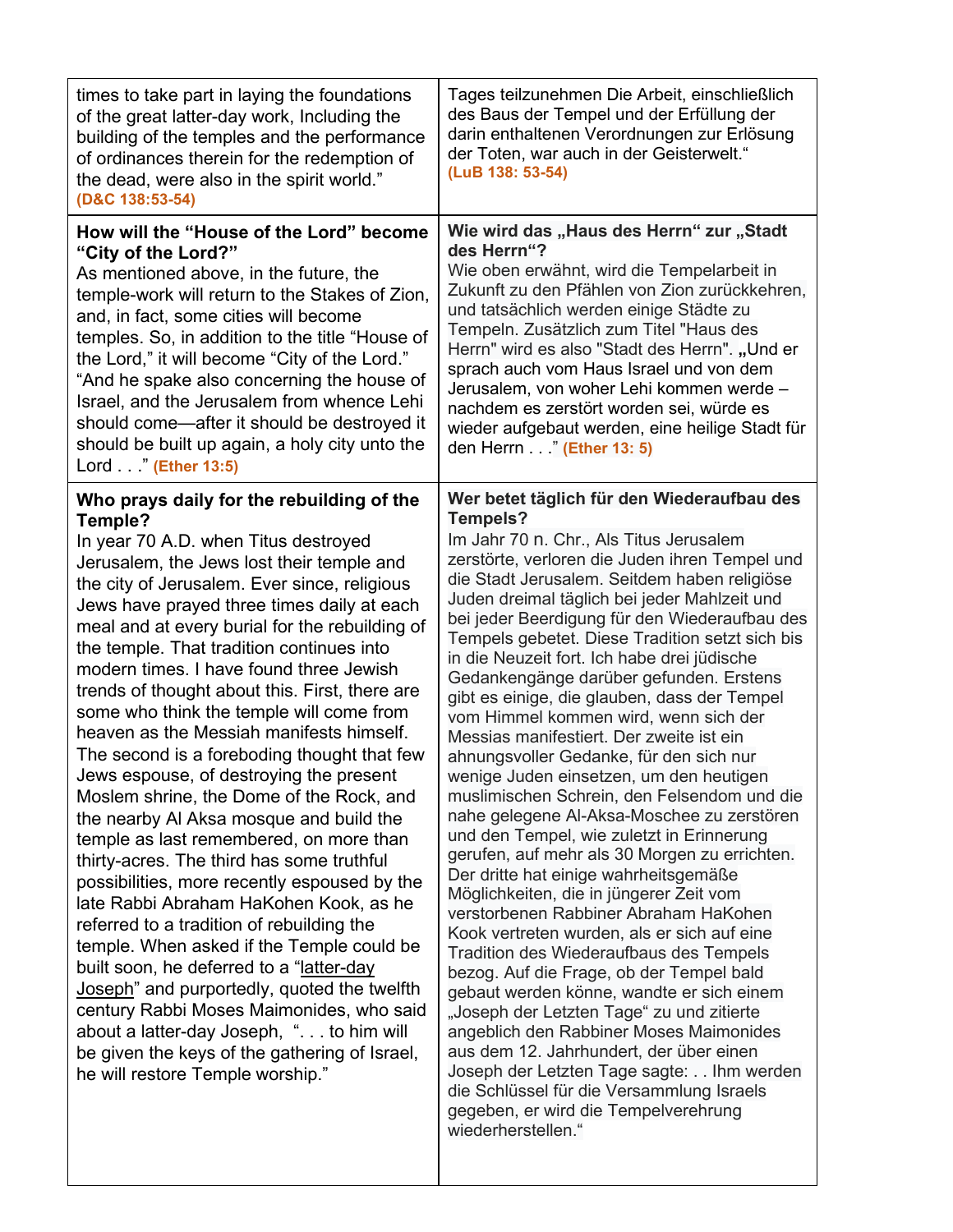# **How do Latter-day Saints play a role in building that temple?**

Members of the Church of Jesus Christ of Latter-day Saints claim to be descendants of ancient Joseph and testify that the keys of the gathering of Israel and temple work have been restored. They also have some information that the Jews will build the temple in Jerusalem. At the beginning of the century, when the Prophet John Taylor was showing Baron Rothschild the Salt Lake Temple, Rothschild said, "Elder Taylor, what do you mean by this temple? What is the object of it? Why are you building it?" President Taylor answered, "Your fathers had among them prophets, who revealed to them the mind and will of God; we have among us prophets who reveal to us the mind and will of God, as they did. One of your prophets said – The Lord whom ye seek shall suddenly come to his temple, but who may abide the day of his coming? For he shall sit as a refiner's fire and a purifier of silver! . . . Sir, will you point me out a place on the face of the earth where God has a temple?" Rothschild said, "Do you consider that this is that temple?" President Taylor answered, "No, sir, it is not. The Lord has told us to build this temple so that we may administer therein [ordinances] for our dead and also to perform some of the sacred matrimonial alliances and covenants that we believe in, that are rejected by the world generally, but which are among the purest, most exalting and ennobling principles that God ever revealed to man." Rothschild asked, "Well, then, this is not our temple?" And President Taylor responded, "No, you will build a temple, for the Lord has shown us, among other things, that you Jews have quite a role to perform in the latter days, and that all the things spoken by your old prophets will be fulfilled, that you will be gathered to old Jerusalem, and that you will build a temple there; and when you build that temple, and the time has arrived, the Lord whom you seek will suddenly come to his temple." **(Gospel Kingdom, John Taylor, Page 293)**

### **How will the Temple bring our families together?**

**Wie spielen die Heiligen der Letzten Tage eine Rolle beim Bau dieses Tempels?** Mitglieder der Kirche Jesu Christi der Heiligen der Letzten Tage behaupten, Nachkommen des alten Joseph zu sein, und bezeugen, dass die Schlüssel der Versammlung Israels und der Tempelarbeit wiederhergestellt wurden. Sie haben auch einige Informationen, dass die Juden den Tempel in Jerusalem bauen werden. Zu Beginn des Jahrhunderts, als der Prophet John Taylor Baron Rothschild den Salt-Lake-Tempel zeigte, sagte Rothschild: "Elder Taylor, was meinen Sie mit diesem Tempel? Was ist der Gegenstand davon? Warum baust du es?" Präsident Taylor antwortete: "Ihre Väter hatten unter ihnen Propheten, die ihnen den Geist und Willen Gottes offenbarten. Wir haben unter uns Propheten, die uns den Geist und Willen Gottes offenbaren, wie sie es getan haben. Einer Ihrer Propheten sagte: "Der Herr, den ihr sucht, wird plötzlich in seinen Tempel kommen, aber wer kann den Tag seines Kommens bleiben? Denn er soll sitzen wie ein Feuer eines Veredlers und ein Reiniger von Silber! . . ." "Lieber Herr, werden Sie mich auf einen Ort auf der Erde hinweisen, an dem Gott einen Tempel hat?" Rothschild sagte: "Denken Sie, dass dies dieser Tempel ist?" Präsident Taylor antwortete: "Nein, Lieber Man, das ist es nicht. Der Herr hat uns gesagt, wir sollen diesen Tempel bauen, damit wir darin [Verordnungen] für unsere Toten verwalten und auch einige der heiligen ehelichen Bündnisse und Bündnisse erfüllen können, an die wir glauben, die von der Welt im Allgemeinen abgelehnt werden, die aber dazu gehören die reinsten, erhabensten und veredelndsten Prinzipien, die Gott dem Menschen jemals offenbart hat. " Rothschild fragte: "Nun, das ist nicht unser Tempel?" Und Präsident Taylor antwortete: "Nein, Sie werden einen Tempel bauen, denn der Herr hat uns unter anderem gezeigt, dass Sie Juden in den letzten Tagen eine ziemliche Rolle spielen müssen und dass alle Dinge, die von Ihren alten Propheten gesprochen werden, dies tun werden erfüllt sein, "dass du im alten Jerusalem versammelt wirst und dort einen Tempel bauen wirst; und wenn du diesen Tempel baust und die Zeit gekommen ist, wird der Herr, den du suchst, plötzlich zu seinem Tempel kommen."" **(Gospel Kingdom, John Taylor, Seite 293)**

# **Wie wird der Tempel unsere Familien zusammenbringen?**

It becomes obvious that both Jews and

Es wird offensichtlich, dass sowohl Juden als